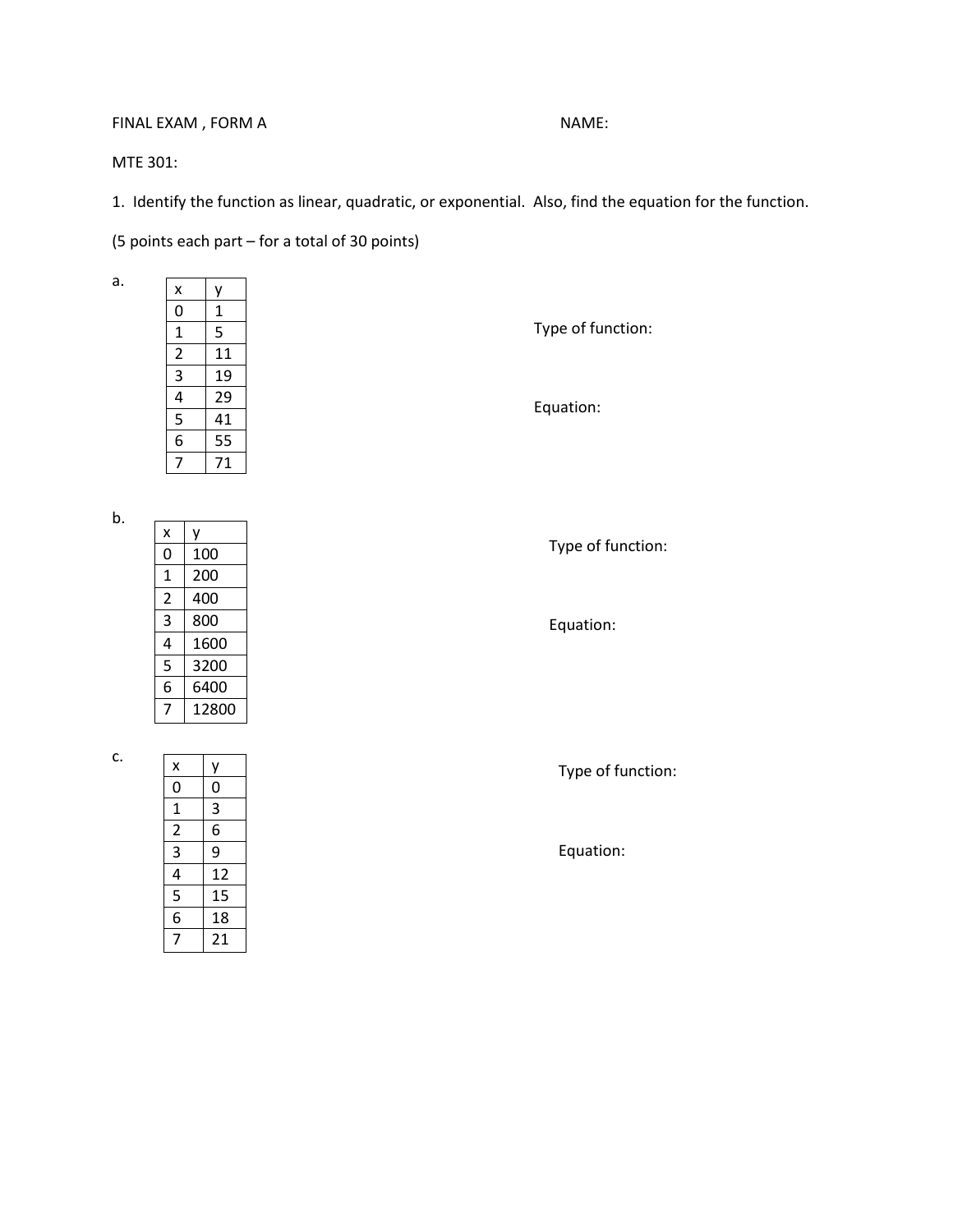2. (10 points) a. Write an equation to express the relationship between the number of tiles ( $\square$ ) and the figure number.



(5 points) b. Use your equation from part a to find the number of tiles in the  $24^{th}$  figure.

3. Describe how you can recognize quadratic functions in:

(5 points) a. tables

(5 points) b. graphs

(5 points)c. equations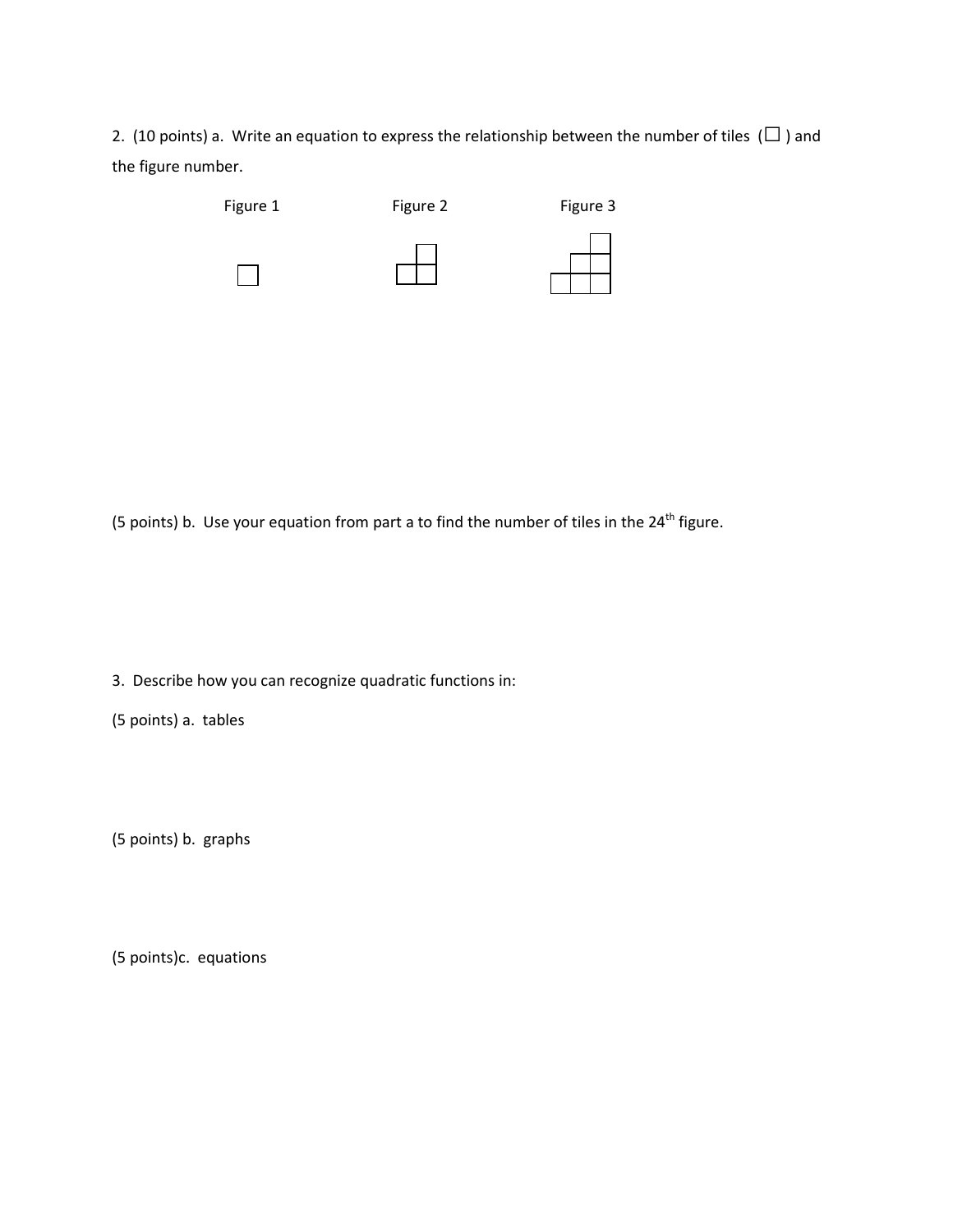4. In the quadratic equation:  $y = ax^2 + bx + c$  how do the following changes affect the appearance of the graph?

(5 points) a. Changing the a

(5 points) b. Changing the b

(5 points) c. Changing the c

5. Describe how you can recognize exponential functions in a - c:

(5 points) a. graphs

(5 points) b. tables

(5 points) c. equations

(5 points) d. Exponential functions are what type of sequence?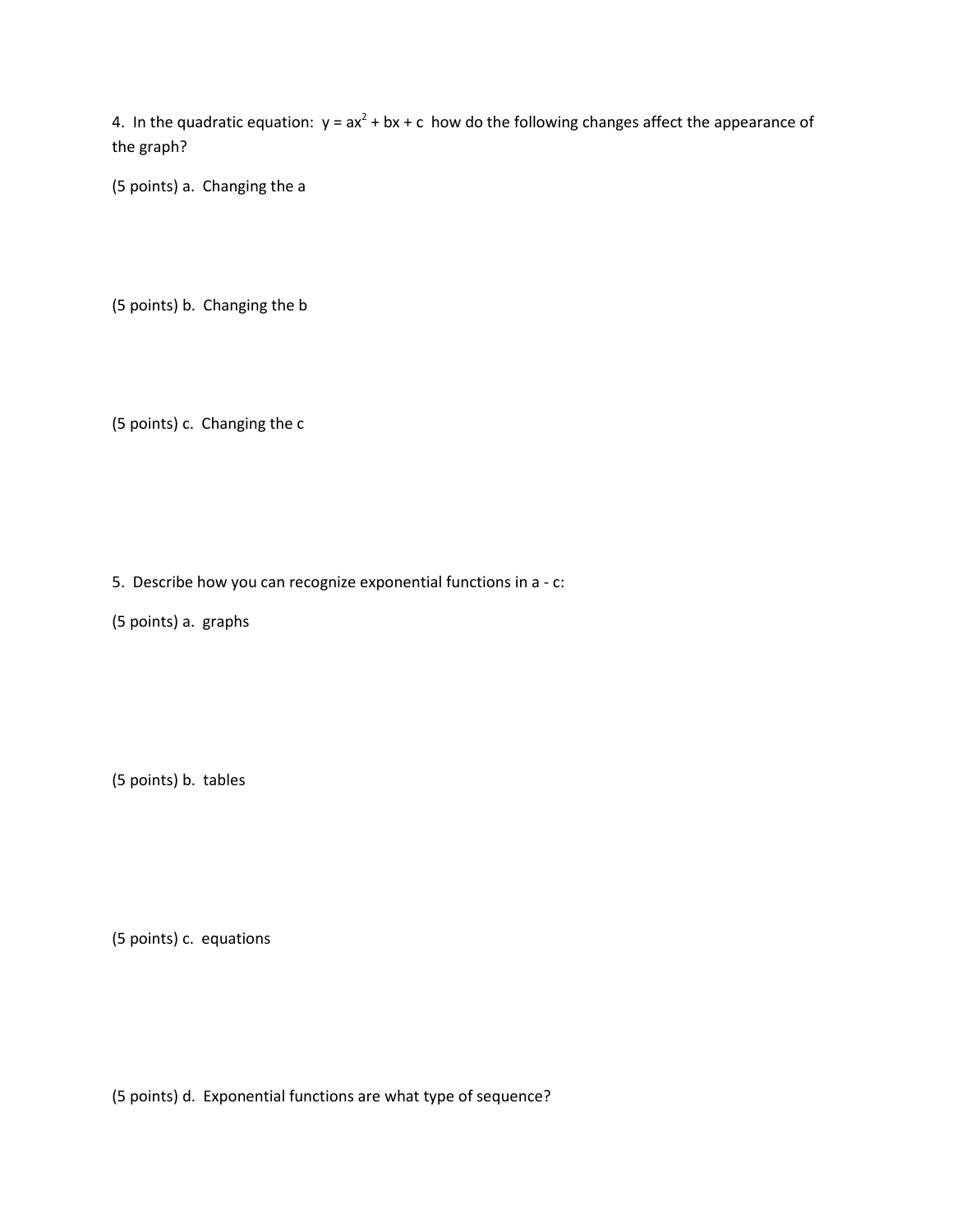6. (4 points each table) The tables below represent exponential functions. For each function, fill in the missing values in the table and write the equation that represents the function.

| x  |            |
|----|------------|
| 0  | 4          |
| 2  | 1.44       |
| 4  | 0.5184     |
| 6  | 0.186624   |
| 8  | 0.06718464 |
| 10 | 0.02418647 |
| 12 |            |
| 14 |            |

| x | v     |
|---|-------|
| 1 |       |
| 2 |       |
| 3 | 64    |
| 4 | 256   |
| 5 | 1024  |
| 6 | 4096  |
| 7 | 16384 |
| 8 | 65536 |

(2 points)Which represent exponential growth? Which represents exponential decay?

7. Suppose you invest \$500 into a savings account that pays a yearly interest rate of 4%.

(5 points) a. Write an equation for an exponential function giving the balance in the account as a function of time since the initial investment.

(5 points) b. Use your equation in part a to determine how long it will take for the account to reach \$740.

(5 points) c. Use your equation in part a to determine how much money will be in the savings account after 25 years.